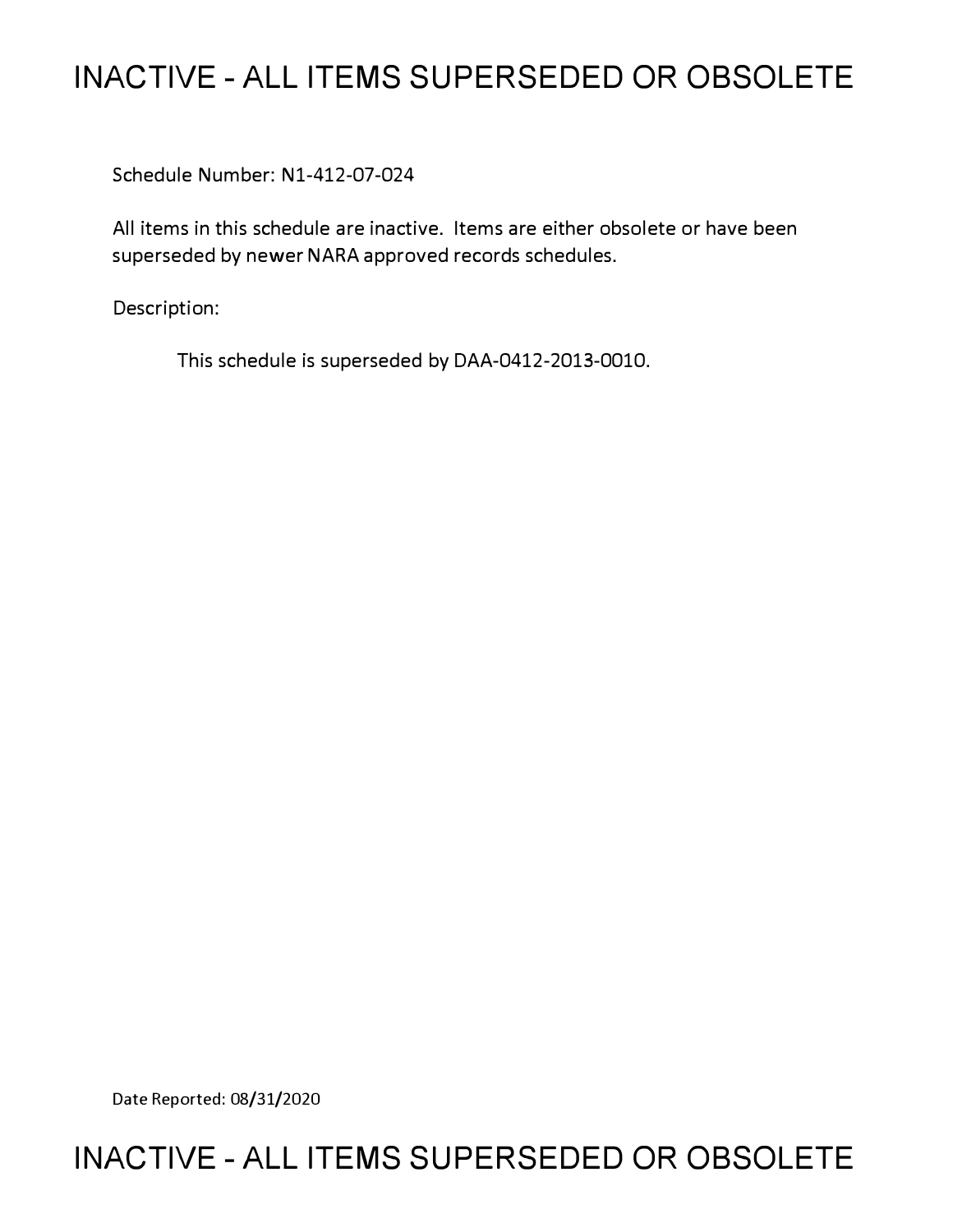| <b>REQUEST FOR RECORDS DISPOSITION AUTHORITY</b>                                                                                                                                                                                                                                                                                                                                                                                                                                                                                                                      |  |                                                     |             | <b>JOB NUMBER</b><br>$01 - 412 - 07 - 24$                                                                                                                                                                                                       |                                |                                            |
|-----------------------------------------------------------------------------------------------------------------------------------------------------------------------------------------------------------------------------------------------------------------------------------------------------------------------------------------------------------------------------------------------------------------------------------------------------------------------------------------------------------------------------------------------------------------------|--|-----------------------------------------------------|-------------|-------------------------------------------------------------------------------------------------------------------------------------------------------------------------------------------------------------------------------------------------|--------------------------------|--------------------------------------------|
| To: NATIONAL ARCHIVES and RECORDS ADMINISTRATION (NIR)                                                                                                                                                                                                                                                                                                                                                                                                                                                                                                                |  |                                                     |             | <b>DATE RECEIVED</b>                                                                                                                                                                                                                            |                                |                                            |
| WASHINGTON, DC 20408                                                                                                                                                                                                                                                                                                                                                                                                                                                                                                                                                  |  |                                                     |             | $11 - 20 - 2006$                                                                                                                                                                                                                                |                                |                                            |
| 1. FROM (Agency or establishment)                                                                                                                                                                                                                                                                                                                                                                                                                                                                                                                                     |  |                                                     |             | <b>NOTIFICATION TO AGENCY</b>                                                                                                                                                                                                                   |                                |                                            |
| U.S. Environmental Protection Agency                                                                                                                                                                                                                                                                                                                                                                                                                                                                                                                                  |  |                                                     |             |                                                                                                                                                                                                                                                 |                                |                                            |
| 2. MAJOR SUBDIVISION                                                                                                                                                                                                                                                                                                                                                                                                                                                                                                                                                  |  |                                                     |             |                                                                                                                                                                                                                                                 |                                |                                            |
|                                                                                                                                                                                                                                                                                                                                                                                                                                                                                                                                                                       |  |                                                     |             | In accordance with the provisions of 44 U.S.C.<br>disposition<br>3303a,<br>the<br>request,<br>including<br>amendments, is approved except for items that may<br>marked Adisposition not approved≅ or<br>be<br>A withdrawn $\cong$ in column 10. |                                |                                            |
| 3. MINOR SUBDIVISION                                                                                                                                                                                                                                                                                                                                                                                                                                                                                                                                                  |  |                                                     |             |                                                                                                                                                                                                                                                 |                                |                                            |
| 4. NAME OF PERSON WITH WHOM TO CONFER                                                                                                                                                                                                                                                                                                                                                                                                                                                                                                                                 |  | 5. TELEPHONE                                        | <b>DATE</b> |                                                                                                                                                                                                                                                 | ARCHIVIST OF THE UNITED STATES |                                            |
| John B. Ellis                                                                                                                                                                                                                                                                                                                                                                                                                                                                                                                                                         |  | 202-566-1643                                        |             |                                                                                                                                                                                                                                                 | 1211-103 Alla (Server          |                                            |
| <b>6. AGENCY CERTIFICATION</b><br>I hereby certify that I am authorized to act for this agency in matters pertaining to the disposition of its records and that the records<br>proposed for disposal on the attached __ page(s) are not now needed for the business of this agency or will not be needed after the<br>retention periods specified; and that written concurrence from the General Accounting Office, under the provisions of Title 8 of the<br>GAO manual for Guidance of Federal Agencies,<br>is not required; is attached; or<br>has been requested. |  |                                                     |             |                                                                                                                                                                                                                                                 |                                |                                            |
| SIGNATURE OF AGENCY REPRESENTATIVE<br>DATE $\frac{1}{4}$                                                                                                                                                                                                                                                                                                                                                                                                                                                                                                              |  | <b>TITLE</b>                                        |             |                                                                                                                                                                                                                                                 |                                |                                            |
| $ln B. Ell_2$<br>John B. Ellis                                                                                                                                                                                                                                                                                                                                                                                                                                                                                                                                        |  |                                                     |             | <b>Agency Records Officer</b>                                                                                                                                                                                                                   |                                |                                            |
| 8. DESCRIPTION OF ITEM AND PROPOSED DISPOSITION<br>7. Item<br>No.                                                                                                                                                                                                                                                                                                                                                                                                                                                                                                     |  |                                                     |             | 9. GRS OR SUPERSEDED<br><b>JOB CITATION</b>                                                                                                                                                                                                     |                                | <b>10. ACTION TAKEN</b><br>(NARA USE ONLY) |
|                                                                                                                                                                                                                                                                                                                                                                                                                                                                                                                                                                       |  | EPA 199 Information Collection Requests and Reports |             |                                                                                                                                                                                                                                                 | N1-412-03-04                   |                                            |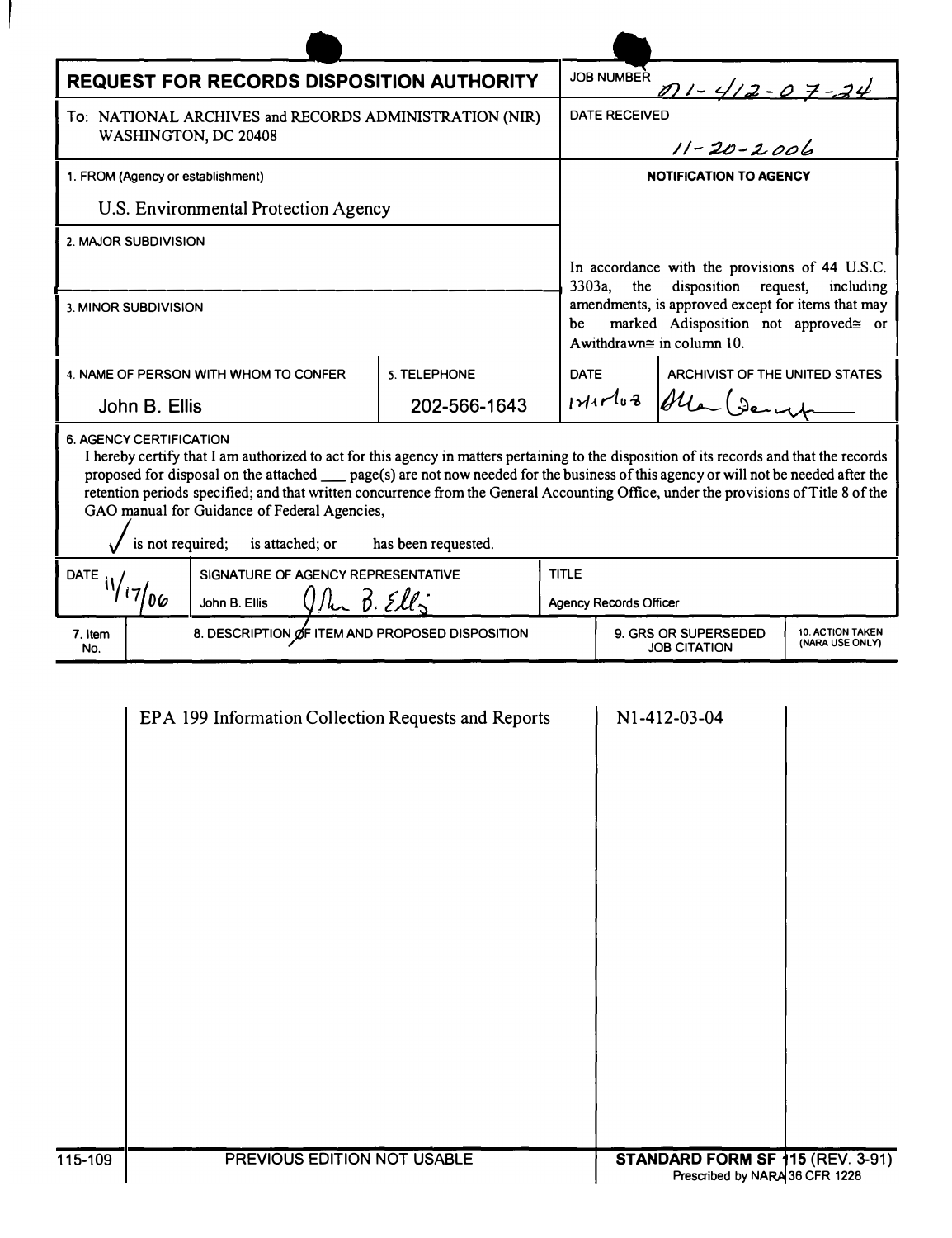**This schedule is in draft. It may be used to retire records, but may not be used to destroy records. If you have any questions, please contact the Records Help Desk.** 

 $\bullet$ 

# **EPA Records Schedule 199**

**Status:** Draft, 02/09/2007

**Title:** Information Collection Requests and Reports

**Program:** Environmental Information

**Applicability:** Headquarters

**Function:** 404-142-02 - Data Collection

# **NARA Disposal Authority:**

This schedule authorizes the disposition of the record copy in any media (media neutral). Records designated for permanent retention must be transferred to the National Archives in accordance with NARA standards at the time of transfer.

•  $N1-412-07-24$ 

# **Description:**

Includes records relating to the Information and Collection Requests submissions and the Information Collection Budget Reports submitted to the Office of Management and Budget (0MB).

# **Disposition Instructions:**

**Item a:** Information collection budget reports submitted to 0MB and Congress

Includes annual budget reports and responses to OMB's request for information, narrative report and the verification of 0MB data.

- **Disposable**
- Close inactive records after submission of annual report to 0MB.
- Destroy 5 years after file closure.

**Item b:** Information collection requests submitted to 0MB for approval

Includes 0MB Form 83-I, correspondence, memoranda, statistics, comments, and other records relating to the justification of the information collection and its approval by the Agency and 0MB.